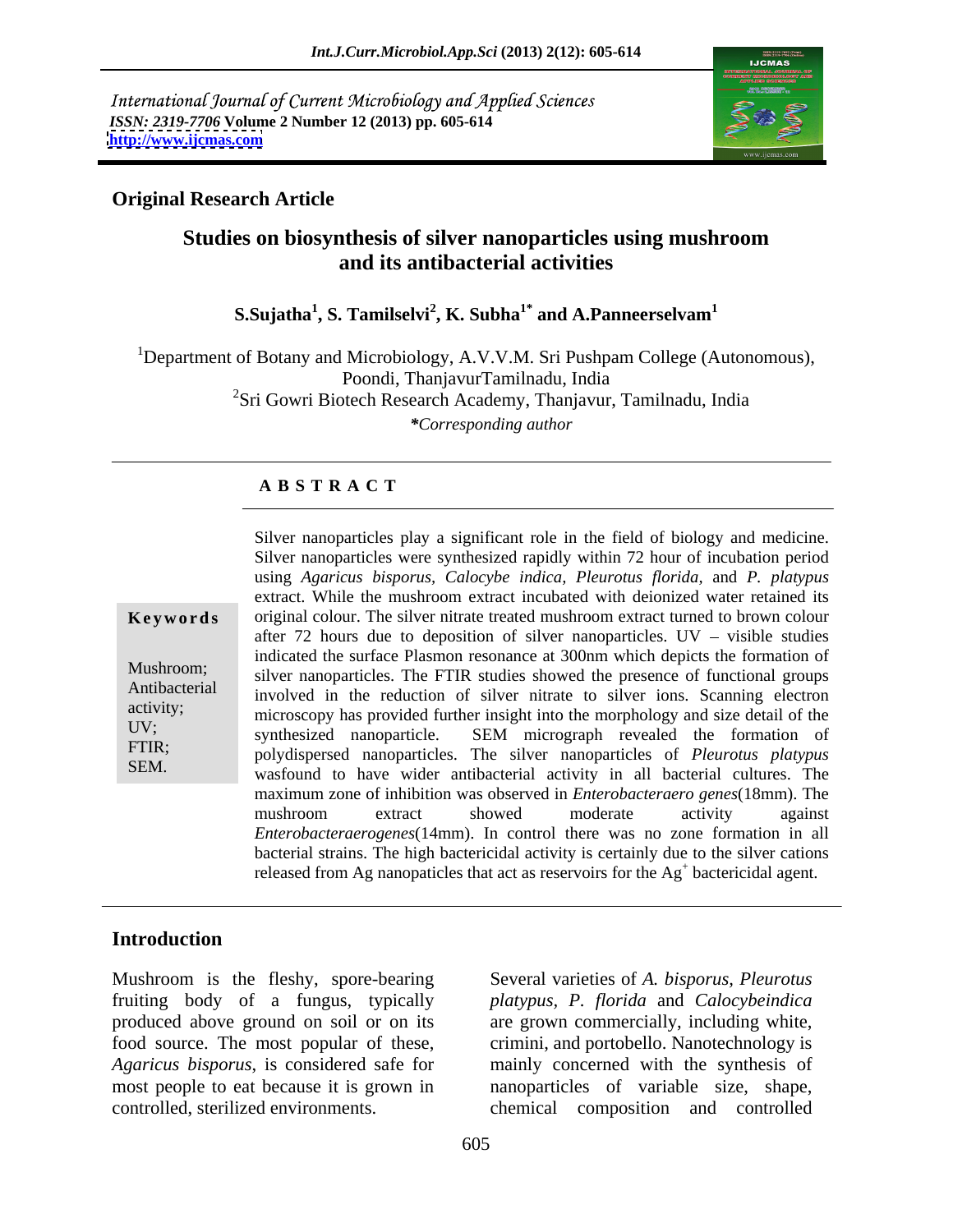disparity and their potential use for human behalf potential example and hypotensive

In the past decade there has been a naturally occurring mushrooms are found tremendous amount of research interest in to have promising antioxidant and nanomaterials with respect to its anticancer properties and prolong production properties and applications longevity (Mizuno and Mush 2000). (Narayanan and Sakthivel, 2010 and Singh *et al*., 2011). Nanoparticles are particulate dispersions or solid particles with a size in inflammatory, antitumor and anticancer the range of  $10 - 1000$ nm. The characteristic Physical, Chemical,

deposition irradiation or chemical be a polysaccharide (Lee *et al.,* 2003). reduction of metal salts. However most of these processes give rise to harmful by **Materials and Methods** products (Mansoori 2005). Therefore stress is laid on benign biosynthesis Sample collection process which results in environmental friendly nanoparticles of biological origin. The mushroom samples such as *Agaricus* The use of microorganisms as nano *bisporus, Calocybe indica, Pleurotus* factories enables us to use simple large *florida,* and *Pleurotus platypus* were scale production of nanomaterials which collected from Oriental market, Thanjavur does not give rise to toxic waste products. and brought into the laboratory for further Microbial assisted biosynthesis of nanoparticles are therefore a rapidly progressing area of nanobiotechnology **Biological synthesis of silver** (Jaidev and Narasimha, 2010). **nanoparticles** (Narasimha*et al.,* 2011)

Mushrooms are known to have Two grams of fresh Agaricus bisporus, antiinflammatory, cardiovascular, *Calocybe indica, Pleurotus florida*, and

benefits. activities in biological system (Bernard hepatoprotective and hypotensive Shaw *et al.,* 2005). Many varieties of anticancer properties and prolong Edible mushrooms are well known for antimicrobial, antiactivities (Ajith and Janardhanan, 2007).

Electronic, Electrical, Mechanical, This indicates that mushrooms could be Magnetic, Thermal, Dielectric, Optical, valuable sources of antioxidant (Chen *et*  and biological properties of nanoparticles *al.,* 2006) and antitumour compounds. For are distinct from the bulk material of the a long time in Asian countries, a variety of same element. Optoelectronic, edible mushroom have been taken as physicochemical and electronic properties vitamin and mineral supplements. Studies of nanoparticles vary with difference in on edible mushroom have revealed, their size, shape and crystalline. Therefore, valuable activities related to biological the production of monodispersed response modification. Chemo nanoparticles with diverse size and shape preventative, Chemotherapeutic, immune has been a goal of numerous investigations modulatory, hypoglycemic and hypo in the field of nanotechnology. cholestemic effects have been observed in Artificially made metal nanoparticles are were reported (Grube *et al.,* 2001). typically produced on a small scale using Suppress the enzyme aromatase and the methods such as chemical vapour active antitumor material was suggested to response modification. Chemo edible mushroom diets high in mushrooms

### **Materials and Methods**

### **Sample collection**

process.

**Biological synthesis of silver**

antitumor, antiviral, antibacterial, *P. platypus* were washed thoroughly withTwo grams of fresh *Agaricus bisporus, Calocybe indica, Pleurotus florida,* and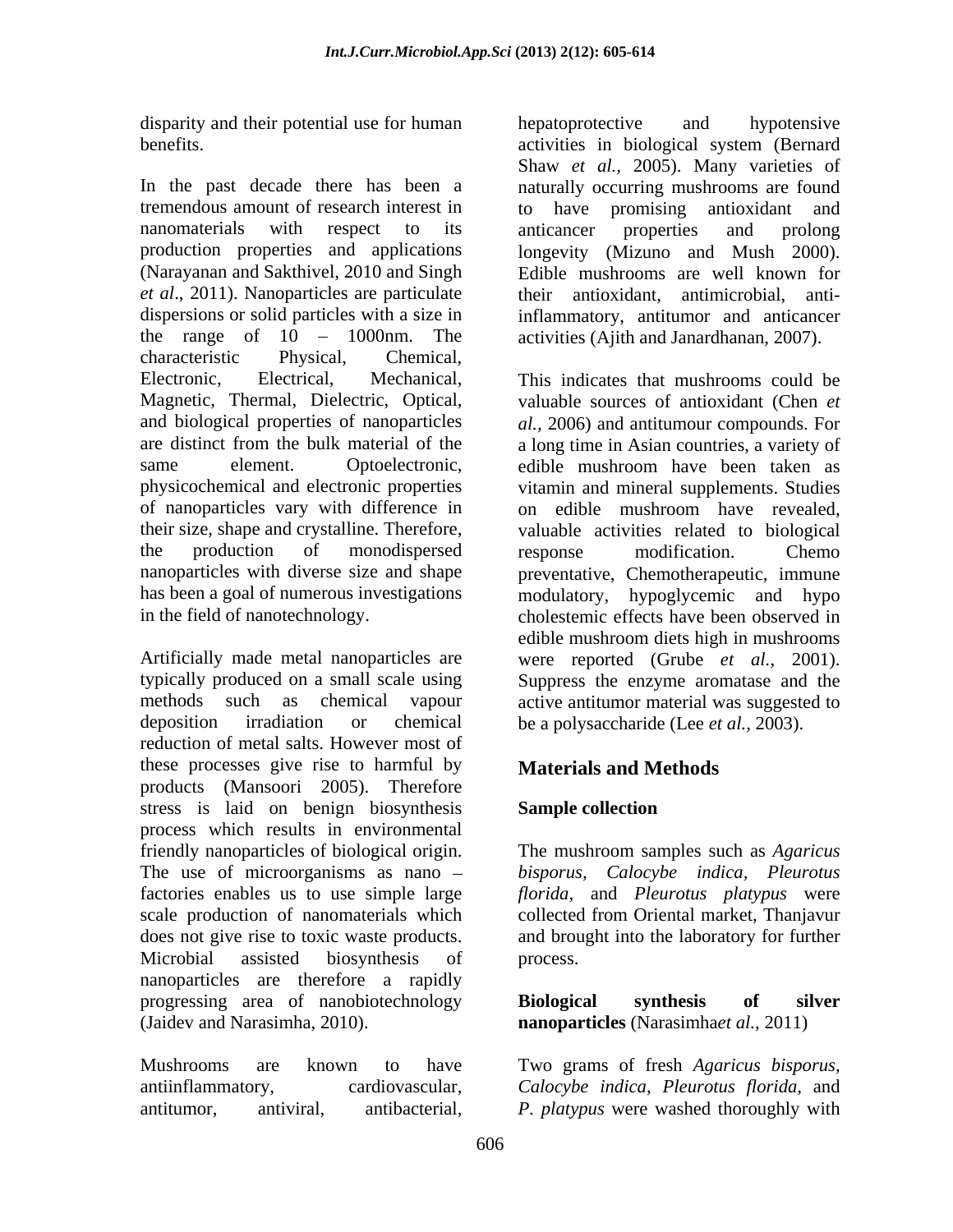double distilled water and boiled for 10 **Antibacterial Activity** minutes and then filtered through whatman No. 1 filter paper. The extracts were stored filterate were used as reducing and of silver nanoparticle, mushroom extract stabilizing agent for 1mm of AgNo<sub>3</sub> (99.99% Sigma – Aldrich). In a typical at 150rpm at  $37^{\circ}$ C. Simultaneously, a by using a sterile cotton swab. Then a well positive control was maintained with of 0.5cm was made in the medium by

selected for the present investigation. *Escherichia coli, Staphylococcus aureus, Enterobacter aerogenes,* and **Antibiotic sensitivity test on microbes** *Pseudomonas putida*. The bacterial strains (Positive control) were originally obtained from Microbial Germplasm Culture Collection Unit The antibiotic sensitivity test using<br>
(MGPCCU) Sri Gowri Biotech Research standard antibiotics (ampicillin, (MGPCCU), Sri Gowri Biotech Research Academy, Thanjavur and used for the

#### **Preparation of microbial inoculums**

prepared and used during the research period. The nutrient broth (NB) was prepared and then poured into several tubes. Then these tubes were sterilized. The pure bacterial strains were collected tubes were incubated at  $37^0C$  for  $24 - 48$ hrs and the cultures were used for the

**Antibacterial Activity**

(Hae Kim *et al.,* 2007)

at 4°C for further experiments. The The antibacterial activities of the synthesis (99.99% Sigma Aldrich). In a typical selected bacterial strains. The 20ml of synthesis of silver (Ag) nanoparticles the sterilized agar medium was poured into mushroom extract were added to 50ml of each sterile petriplates and allowed to  $10^{-3}$  AgNO<sub>3</sub> aqueous solution (prepared in solidify. The test bacterial cultures were deionized water) and incubated in Shaker evenly spread over the appropriate media at 150rpm at 37°C. Simultaneously, a by using a sterile cotton swab. Then a well<br>positive control was maintained with of 0.5cm was made in the medium by mushroom extract and deionized water using a sterile cork borer, 200µl of each as used as negative control, containing only *Agaricus bisporus, Calocybe indica,*  silver nitrate solution. *Pleurotu sflorida,* and *platypus* (synthesis **Selection of bacterial strains** and control) were transferred into separate Totally five pathogenic bacteria were for 24 – 48 hours. After incubation period, Among them five were bacterial strains the diameter of inhibition zone around the such as *Klebsiella pneumoniae,*  of silver nanoparticle, mushroom extract and control were tested against the by using a sterile cotton swab. Then a well of 0.5cm was made in the medium by of silver nanoparticle, mushroom extract wells. These plates were incubated at  $37^{\circ}$ C  ${}^{0}C$ the results were observed and measured each well.

# **(Positive control)**

present investigation. analysed by the method of Bauer *et al.*,<br>(1996). The sterilized nutrient agar The young bacterial cultures were using a sterile cotton swabs, a fresh from the institute and then inoculated. The experiments. results were observed and the diameter of The antibiotic sensitivity standard antibiotics (ampicillin, streptomycin and tetracycline) were analysed by the method of Bauer *et al*., (1996). The sterilized nutrient agar medium was poured into each sterile petriplates and allowed to solidify. By bacterial culture with known population count was spread over the plates by following spread plate technique. Then the selected standard antibiotic discs namely ampicillin, streptomycin and tetracycline were placed on the bacterial plates. Then, the plates were incubated for 24 hours at  $37^{\circ}$ C. After the incubation period, the the inhibition zone was measured around the isolates.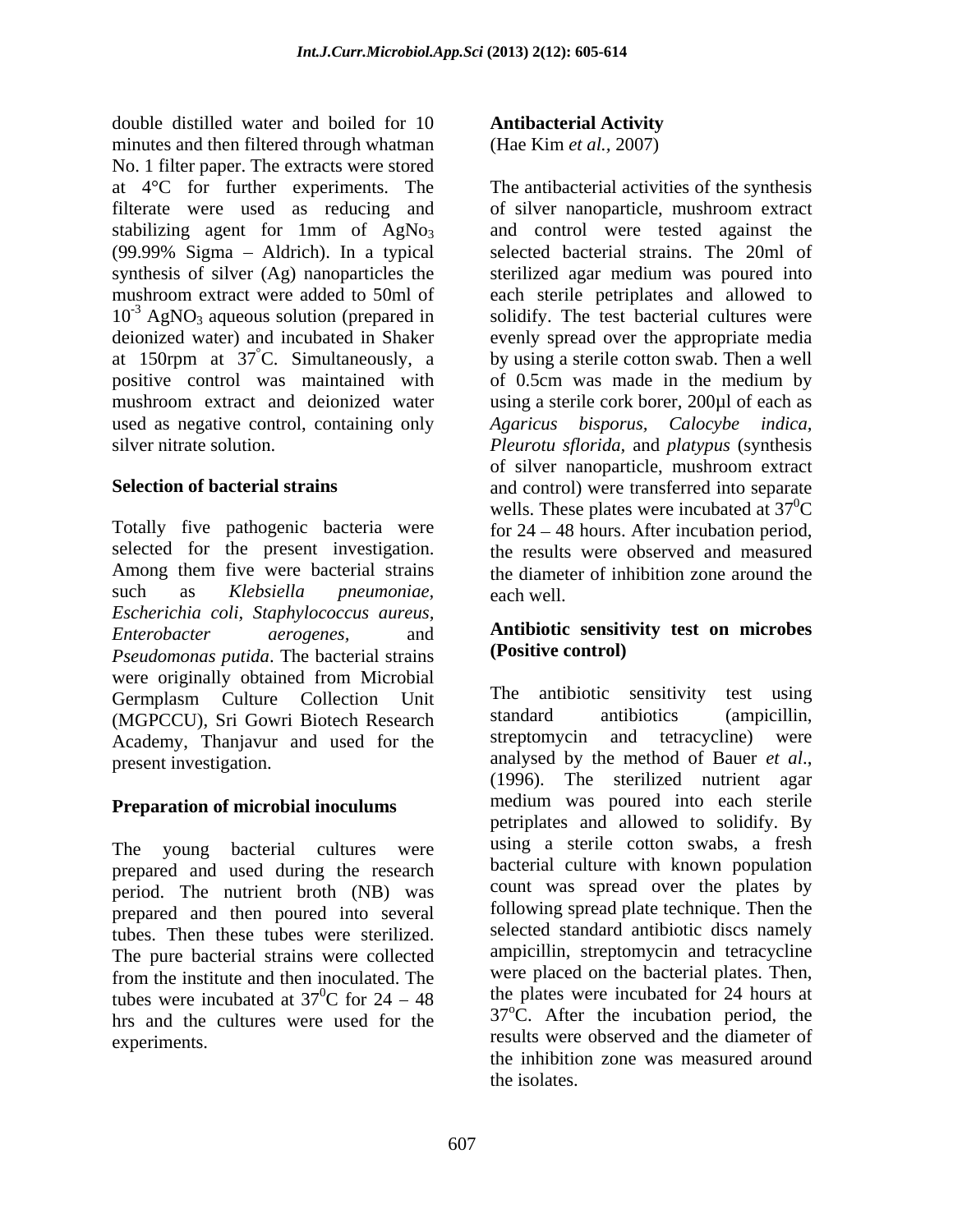# (Narasimha*et al.,* 2011)

The residual solution after reaction was **Results and Discussion** centrifuged at 10,000 rpm for 15 minutes and the resulting suspension was repeated Szczepanowics *et al.,* (2010) investigated suspension was washed with deionized evaluation of activity of silver water to get pure free of proteins / enzymes which are not able to capping the organism Staphylococcus epidermidis, silver nanoparticles. The sample was methicillin resistant and methicillin completely dried at 60°C. Finally the dried susceptible Staphylococcus aureus, nanoparticles were analoged by FTIR Pseudomonas aeuroginosa and E.coli. (Thermo Nicolet nexus 670 spectrometer of resolution  $4cm^{-1}$ ). The responsible for many nosocomial

 $UV - visible$  spectroscopy analysis was activity against *Staphylococcus aureus*, carried out on a Jasco  $v - 530$ ,  $UV -$  both methicillin susceptible and visible absorption spectrophotometer with methicillin resistant strains and a resolution of 2.0nm between 200 to Pseudomonas aeuroginosa (MICs 5-600nm possessing a scanning speed of 300nm / minutes. The process of reaction silver nanoparticle (*Pleurotus platypus)*  was monitored by  $UV - visible$  spectra of

## **Scanning Electron Microscopy (SEM)**

*platypus)* was allowed to dry completely and ground well to a powder specimen is normally required to be completely dry. incubation in a solution of a buffered chemical fixative, such as glutaraldehyde. specimen using an adhesive epoxy resin of  $electrically - conductive double - sided$ 

**Fourier transmission infrared** adhesive tape and sputter coated with gold **spectroscopy measurements (FTIR)** palladium alloy before examination in the microscope.

### **Results and Discussion**

for three times, after that the purified that the antimicrobial test was the of resolution  $4cm^{-1}$ ). The responsible for many nosocomial UV – vis spectroscopy analysis Staphylococcus epidermis and *E.coli* are (Narasimhaet al., 2011) susceptible for silver suspensions H (MICs) between metal ions and biosynthesis of effective antibacterial activity against silver nanoparticles in aqueous solution. cultures of *Klebsiella pneumoniae, E.coli,* (Narasimha *et al.,* 2011) *Agaricus bisporus* as well as multidrug For SEM the silver nanoparticle *Enterobacter aerogenes* (12mm) were synthesized using mushroom (*Pleurotus* and the anti-Since the specimen is at high vaccum,<br>fixation is usually performed by and *Enterobacter aerogeness* (10mm). The dry specimen was mounted on a bacterial strains are susceptible for evaluation of activity of silver nanoparticles against the clinically isolated organism *Staphylococcus epidermidis*, methicillin resistant and methicillin susceptible *Staphylococcus aureus, Pseudomonas aeuroginosa and E.coli*. These are the human pathogens responsible for many nosocomial infections and biofilm forming species. values between  $2.5$  and  $5\mu g/ml$  and good activity against *Staphylococcus aureus*, both methicillin susceptible and methicillin resistant strains and *Pseudomonas aeuroginosa* (MICs  $10\mu\text{g/ml}$ . In the present study, the synthesized silver nanoparticle shows an pathogens of gram positive and gram negative bacteria. In the present study *S.aureus, Enterobacter aerogenes* and *Pseudomonas putida* and the mushroom of resistant *S.aureus* (12mm) and *Enterobacter aerogenes* (12mm) were used for the antibacterial activity of nanoparticles. Zone formation was absent in all bacterial strains on the control plates. Mushroom extract (*Agaricusbisporus*) inhibited the growth of S*.aureus* (10mm) and *Enterobacter aerogeness* (10mm). There was no Zone formation in all bacterial strains tested (Table 1). Most nanosilver particle of *Calocybe indica*.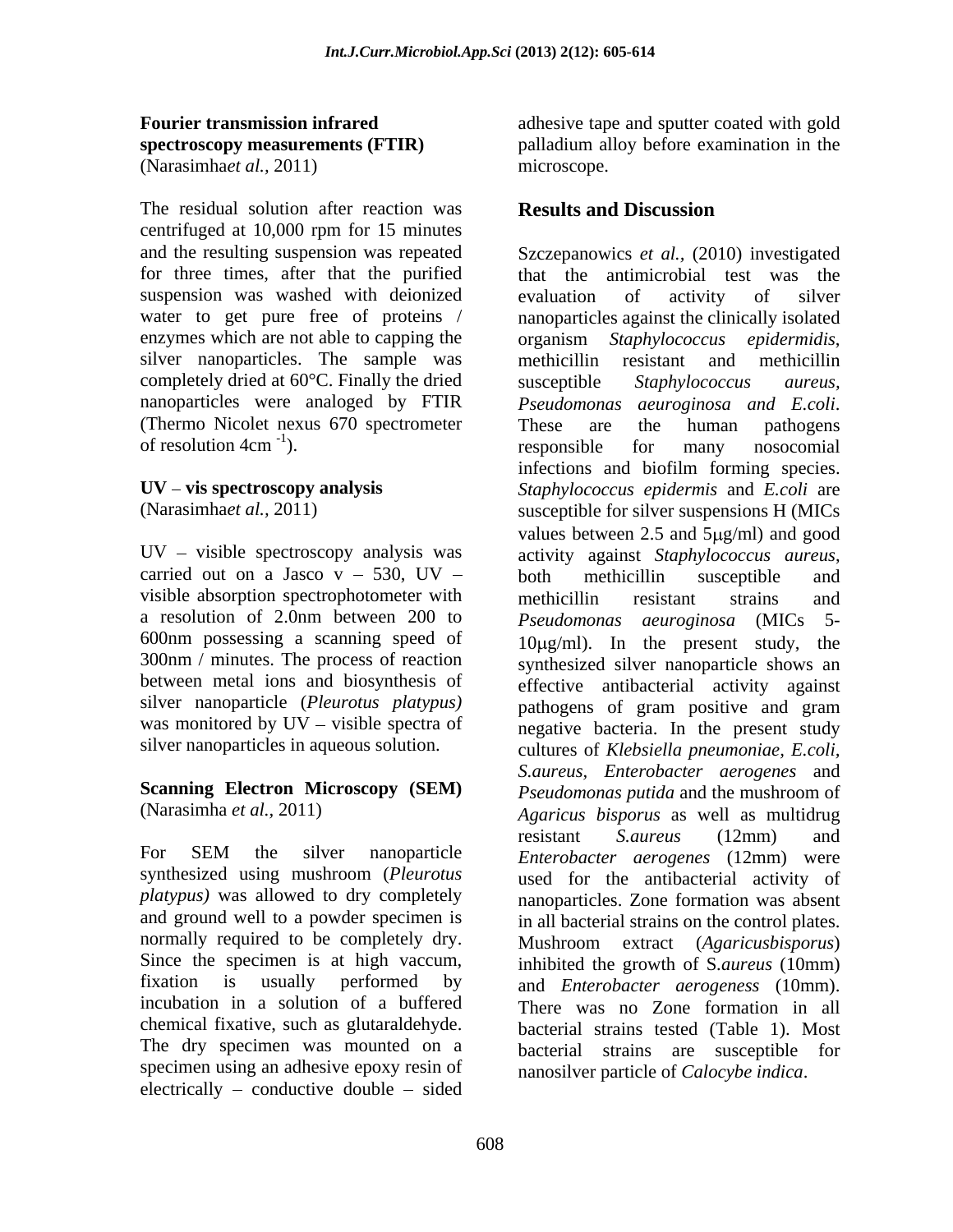|                              | Zone of inhibition (mm)                                                    |                         |                          |  |
|------------------------------|----------------------------------------------------------------------------|-------------------------|--------------------------|--|
| <b>Bacterial strains</b>     | <b>Synthesis of silver</b><br>nanoparticles in<br><b>Agaricu sbisporus</b> | <b>Mushroom extract</b> | <b>Control</b>           |  |
| Klebsiella pneumoniae        |                                                                            |                         |                          |  |
| Escherichia coli             |                                                                            |                         |                          |  |
| $\int$ Staphylococcus aureus |                                                                            | I ( )                   | $\overline{\phantom{a}}$ |  |
| Enterobacter aerogenes       | $\perp$                                                                    | 10.                     | $\overline{\phantom{a}}$ |  |
| $\vert$ Pseudomonas putida   |                                                                            |                         | $\overline{\phantom{a}}$ |  |

#### **Table.1** Antibacterial activity of silver nanoparticles of *Agaricus bisporus*

#### **Table.2**Antibacterial activity of silver nanoparticles of *Calocybe indica*

|                          | Zone of inhibition (mm)                                           |                         |                |
|--------------------------|-------------------------------------------------------------------|-------------------------|----------------|
| <b>Bacterial strains</b> | <b>Synthesis of silver</b><br>nanoparticles in<br>Calocybe indica | <b>Mushroom extract</b> | <b>Control</b> |
| Klebsiella pneumoniae    | 10                                                                |                         |                |
| Escherichia coli         |                                                                   | 10                      |                |
| Staphylococcus aureus    |                                                                   |                         |                |
| Enterobacter aerogenes   |                                                                   |                         |                |
| Pseudomonas putida       | 10                                                                |                         |                |

### **Table.3** Antibacterial activity of silver nanoparticles of *Pleurotus florida*

|                                | Zone of inhibition(mm)                                              |                     |                |
|--------------------------------|---------------------------------------------------------------------|---------------------|----------------|
| <b>Bacterial strains</b>       | <b>Synthesis of silver</b><br>nanoparticles in<br>Pleurotus florida | Mushroom<br>extract | <b>Control</b> |
| Klebsiella pneumoniae          |                                                                     |                     |                |
| Escherichia coli               |                                                                     |                     |                |
| Staphylococcus aureus          |                                                                     |                     |                |
| $ $ Enterobacter aerogenes $ $ |                                                                     |                     |                |
| Pseudomonas putida             |                                                                     |                     |                |

observed in *E.coli* (12mm). The silver nanoparticles exhibited good mushroom extract (*Calocybe indica*) antibacterial activity against both gram (10mm). Zone formation was absent in all

The minimum zone of inhibition was Kaviya *et al.,* (2011) reported that the mushroom extract (*Calocybe indica*) antibacterial activity against both gram showed moderate activity against *E.coli* negative and gram positive bacteria. But it bacterial strains tested (Table 2). against *E.coli* and *P.aeroginosa* (Gramsilver nanoparticles exhibited good higher antibacterial activity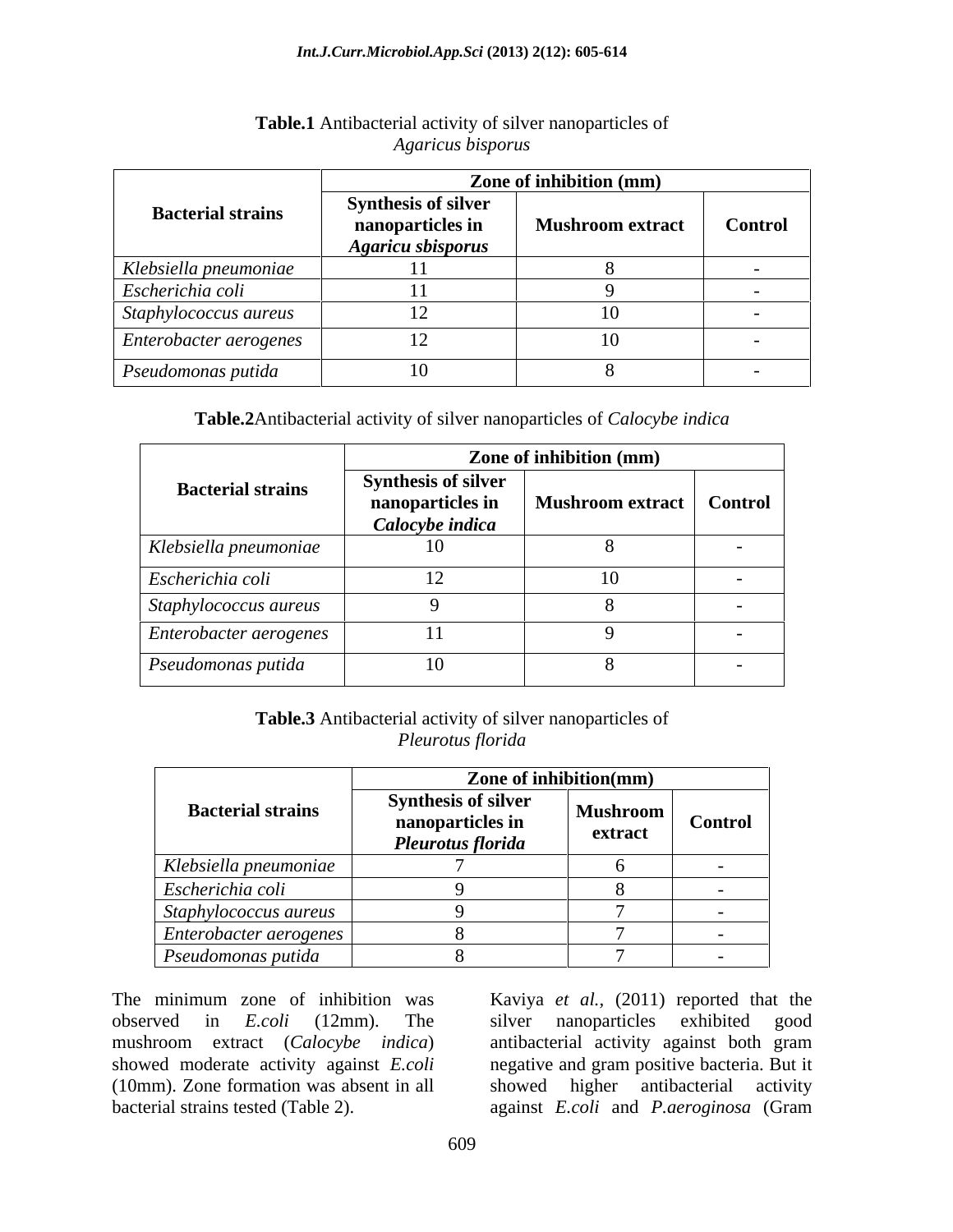with bacterial cells,and the present study suggested that these showed strong action 2068.19, 1638.39, 692.11 which are were susceptible for mushroom extract Compounds-O-No<sub>2</sub>, Nitrate. Halogen zone formation in all bacterial strains tested (Table 3 and Fig 3).

The present study clearly indicates that antibacterial action against *Enterobacter* against *Enterobacter aerogenes* (14mm)

Tetracycline and Ampicillin were tested<br>AgNPs using 1mM solution of AgNO<sub>3</sub> was against bacteria studied. The Tetracycline standard antibiotic showed maximum zone of inhibition of *Escherichia coli*(24mm) and *Staphylococcus aureus*(20mm) (Table

Philip (2009) investigated that the FTIR showed a sharp Plasmon peak at 435nm measurements were carried out to identify the possible biomolecules responsible for capping and efficient stabilization of the<br>
SEM analysis metal nanoparticles synthesized using mushroom extract. The silver  $N_{\text{Hilbyo}}$  and  $P_{\text{e}}$  constant (2000) nanoparticles absorb strongly at 1679,<br>manoparticles absorb strongly at 1679, hanoparticles absorb strongly at 1072,<br>investigated that the SEM micrographs of<br>1539, 1452, 1430 and 1040 cm<sup>-1</sup>. It is absorption that the capping series could be

negative) than *S.aureus* (Gram positive). different for gold and silver nanoparticles. Silver nanoparticle undergo an interaction In the present study FTIR result revealed against *E.coli* (9mm) and *staphylococcus*  associated with N-H stretch, primary two *aureus* (7mm). *Enterobacter aerogenes* bands, amine N-H strecting, Transition (7mm) and *Pseudomonas putida* (7mm) metal carbonyls, Unsaturated Nitrogen (*Pleurotus florida*). In control there was no compounds C-X strecting vibration C-C1 that the absorption bands at 3421.14, 2068.19, 1638.39, 692.11which are Compounds-O-No<sub>2</sub>, Nitrate. Halogen respectively (Table 6 and Fig 1).

### **UV-visible study**

*Pleurotus platypus* showed good Noginov *et al.,* (2007) Formation of silver *aerogenes* (18mm) and *E.coli* (16mm), of silver nitrate and auric acid was when compared to the control. There was confirmed by using  $UV - vis$  spectral no zone formation in all bacterial strains analysis. AgNPs and AuNPs have free tested. The mushroom extract (*pleurotus*  electrons, which give rise to a surface *platypus*) showed moderate activity plasmon resonance (SPR) absorption band, (Table 4). of metal nanoparticles in resonance with **Antibiotic sensitivity test of bacteria**  plasmon resonance spectra for AgNPs and The antibiotic sensitivity test using Au NPs were obtained at 451 and 578nm standard antibiotic Streptomycin,<br>
In the present study the formation of  $\frac{1}{2}$ . absorption band. The characteristic surface  $\frac{1}{2}$ . **FTIR study**<br>AgNPs occurs at 300nm. The absorbance and gold nanoparticles from 1mM solution due to the combined vibration of electrons the light wave (Nath *et al.,* 2007) surface Au NPs were obtained at 451 and 578nm with brown  $-$  yellow and pink  $-$  red color. AgNPs using1mM solution of  $AgNO<sub>3</sub>$  was confirmed using UV- visible spectral analysis. Metal nanoparticles such as silver have free electrons, which gives rise to surface Plasmon resonance (SPR) Plasmon resonance band of biogenic scan taken by UV-vis spectrometer showed a sharp Plasmon peak at 435nm confirming the presence of silver (Fig 2).

### **SEM analysis**

1539, 1452, 1430 and 1040 cm<sup>-1</sup>. It is monographical diagnosis in the filterate  $\frac{1}{2}$ . It is manoparticle obtained in the filterate evident from the differences in the hanoparticle bound that illustrate in the interaction Nithya and Ragunathan, (2009) investigated that the SEM micrographs of showed that silver nanoparticles are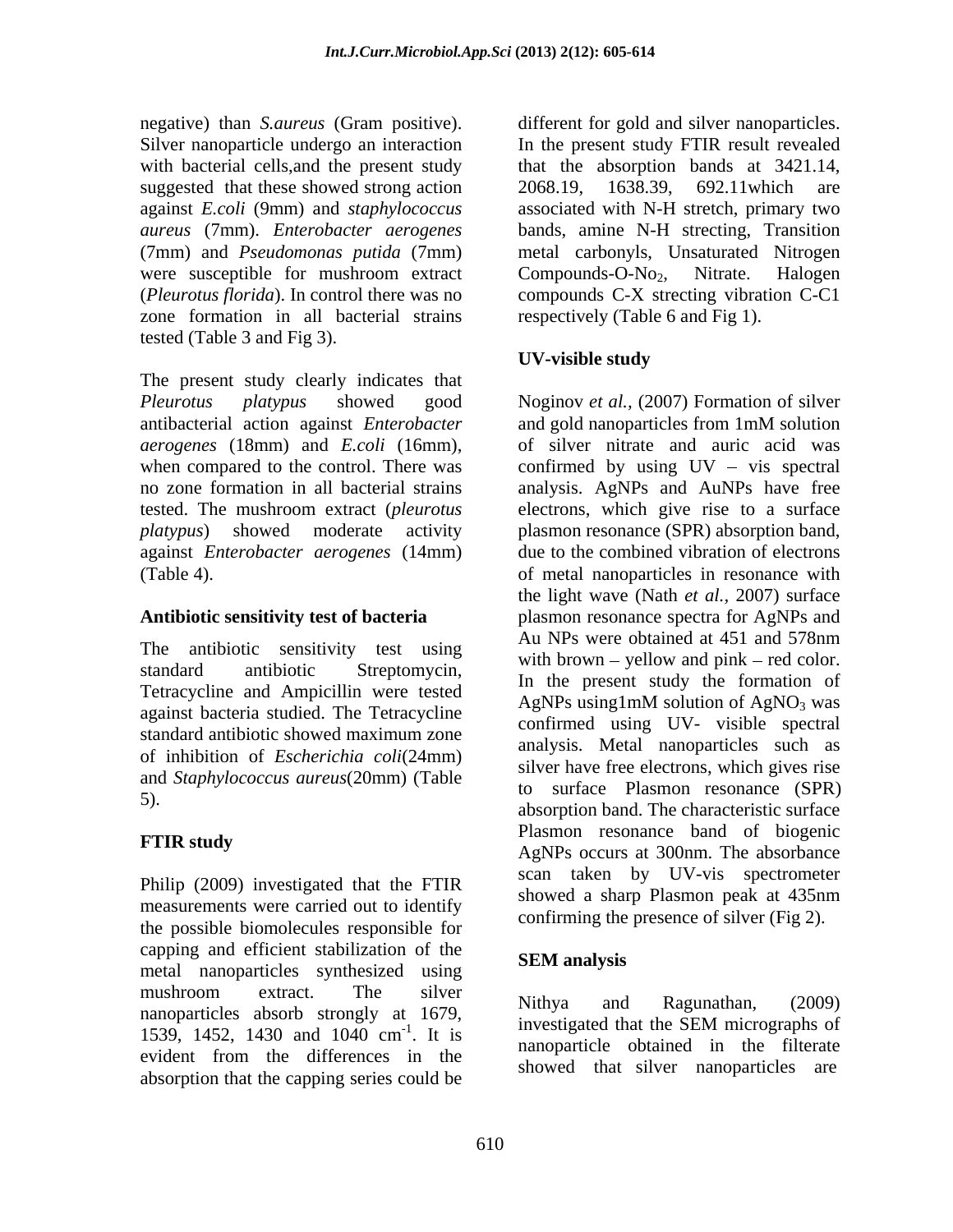#### *Int.J.Curr.Microbiol.App.Sci* **(2013) 2(12): 605-614**

| <b>Bacterial strains</b> | Zone of inhibition (mm)                  |                 |                |  |
|--------------------------|------------------------------------------|-----------------|----------------|--|
|                          | <b>Synthesis of silver nanoparticles</b> | <b>Mushroom</b> | <b>Control</b> |  |
|                          | in <i>Pleurotus platypus</i>             | extract         |                |  |
| Klebsiella pneumoniae    |                                          |                 |                |  |
| Escherichia coli         |                                          |                 |                |  |
| Staphylococcus aureus    |                                          | . .             |                |  |
| Enterobacter aerogenes   |                                          |                 |                |  |
| Pseudomonas putida       |                                          |                 |                |  |

#### **Table.4** Antibacterial activity of silver nanoparticles on bacterial strains of *Pleurotus platypus*

**Table.5** Antibiotic sensitivity test on bacteria (Positive control)

|                           |              | Antibiotics(Zone of inhibition diameter in mm) |                   |
|---------------------------|--------------|------------------------------------------------|-------------------|
| <b>Bacterial cultures</b> | Streptomycin | <b>Tetracycline</b>                            | <b>Ampicillin</b> |
| Klebsiellapneumoniae      |              |                                                |                   |
| Escherichia coli          |              |                                                |                   |
| Staphylococcus aureus     |              |                                                |                   |
| Enterobacteraero genes    |              |                                                |                   |
| Pseudomonas putida        |              |                                                |                   |

**Table.6** Detection of various functional group by FT-IR from silver nanoparticles synthesis of *Pleurotus platypus*

| <b>Functional group assignment</b>                         | Group frequencycm <sup>-1</sup> of the sample |
|------------------------------------------------------------|-----------------------------------------------|
| N-H Stretch, Primary two bands, amine N-H stretching       | 3421.14                                       |
| Transition metal carbonyls                                 | 2068.19                                       |
| Unsaturated Nitrogen compounds O-NO <sub>2</sub> , Nitrate | .638.39                                       |
| Halogen compounds C-X stretching vibrations C-Cl           | 692.46                                        |

**Fig. 1** Detection of various functional group by FT-IR from silver nanoparticle synthesis of *Pleurotus platypus*

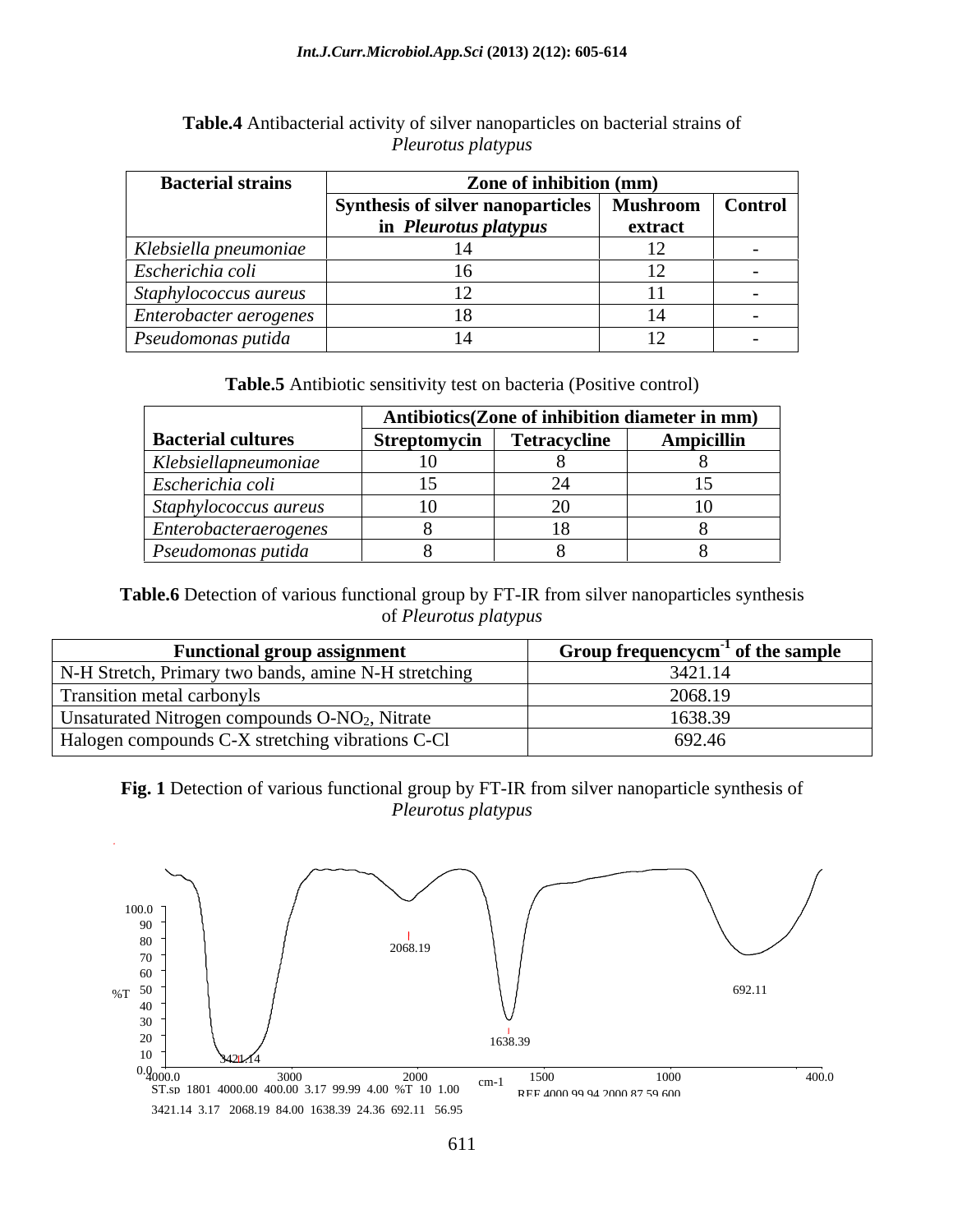aggregation in solution with an average silver cations released from Ag showed that silver nanoparticles were nanoparticles of variable size. Shape, spherical shaped, well distributed without chemical composition and controlled

nanoparticles play a significant role in the field of biology and medicine. The high

spherical shaped, well distributed without bactericidal activity is certainly due to the size of about  $5 - 50$ nm. In the present nanoparticles that act as reservoirs for the study the SEM micrographs of  $Ag<sup>+</sup>$  bactericidal agent. Nanotechnology is nanoparticle obtained in the filtrate mainly concerned with synthesis of aggregation in solution with an average disparity and their potential useof human size of about 0.56µmto 0.71µm (Fig 3). benefits. Scanning electron microscopy This study concluded that silver morphology and size detail of the silver cations released from Ag Ag<sup>+</sup> bactericidal agent. Nanotechnology is nanoparticles of variable size. Shape, chemical composition and controlled has provided further insight into the synthesized nanoparticle.



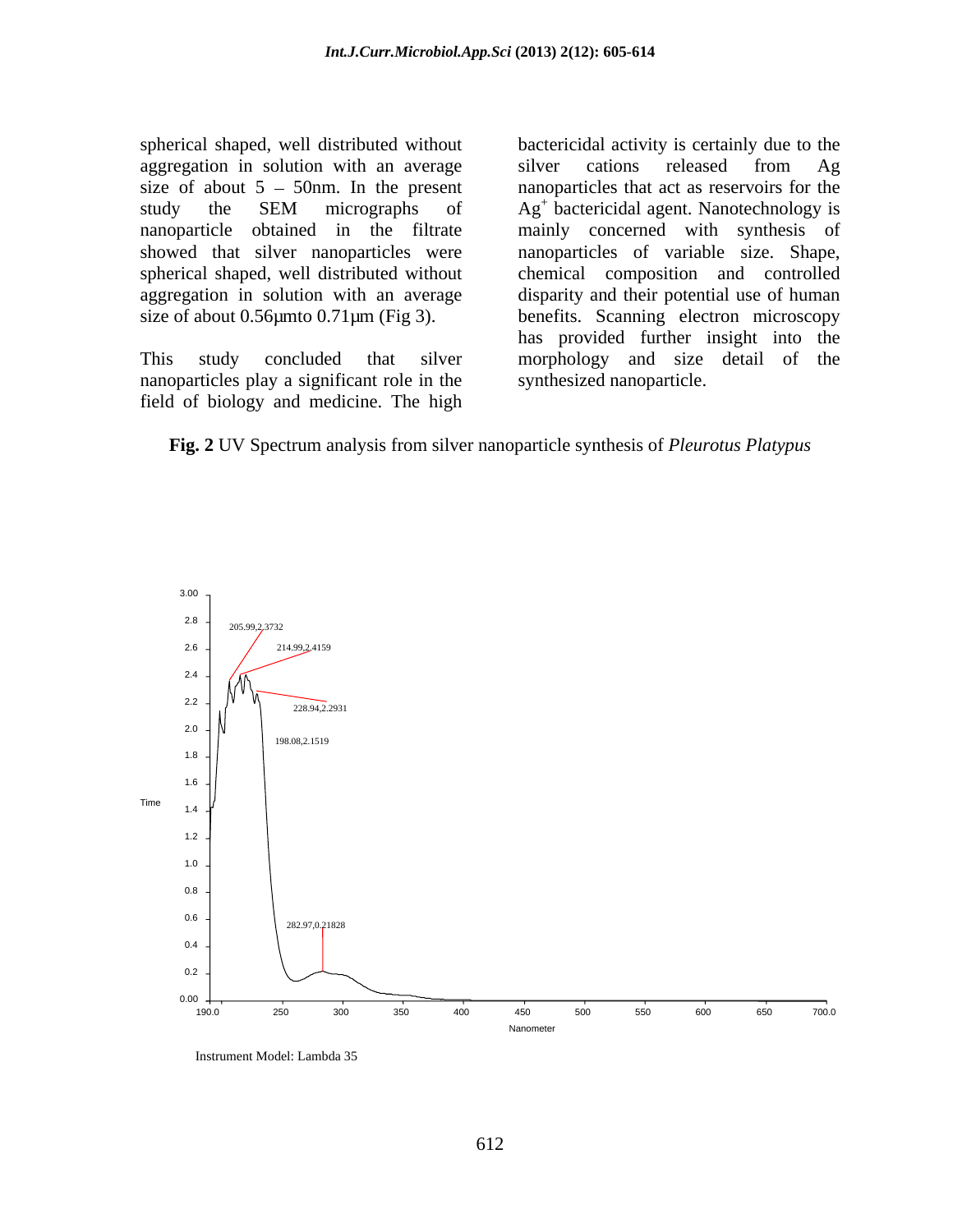

**Fig.3** Pre SEM analysis of silver nanoparticle synthesis of *Pleurotus platypus*

Director, Sri Gowri Biotech Research 2006.Anti-aromatase activity of academy Thanking City Tamilnady for phytochemicals in white button Academy, Thanjavur (Dt), Tamilnadu for hypochemicals in white button<br>their permission to utilized the laboratory mushrooms (Agaricu sbisporus). their permission to utilized the laboratory facility. Cancer Res. 66: 12026.

- source of antioxidant and antitumor agents. J. Clin. Biochem.Nutr.40: 157.
- Bauer, A.W., Kirby, W.M, Sherris, J.C
- Bernardshaw, S., Johnson, E. and Hetland, *Streptococcus pneumonia* infection in mice. Scand. J. Immun. 62(4): 393-
- **Acknowledgement** Chen, S. R.Oh, S. Phung, S. Hur. G., Ye,<br>J.J Kwork, S.L..Shrode, G.E Belury, The authors are grateful to the Managing M. Adams. and S.L. Williams, D.<br>Director Sri Gowri Biotech Besearch 2006.Anti-aromatase activity of phytochemicals in white button mushrooms (*Agaricu sbisporus*).
- References **References** A.andChen S. 2001. White button Ajith, T.A., and Janardhanan, K. K. 2007. and aromatase activity and breast cancer and  $\frac{1}{2}$ . Indian medicinal mushrooms as a Grube, B.J., Eng E.T., Kao Y.C., Kwon A.andChen S. 2001. White button mushroom phytochemicals inhibit aromatase activity and breast cancer cell proliferation. J. Nutr.131(12):3288-93.
- and Jurck, M. 1996. and I wa Lee, J., 2007. Antibacterial Antibioticsusceptibility testing by a<br>
tendent single disc method Am I activity of U. lactuca against<br>
methicillin-resistant Staphylococcus standard single disc method. Am. J.<br> *aureus*(MSRA).J. biotechnol. Clin.Pathol. 451**:**493-496 *aureus* (*N*), *aureus* (*N*), *aureus* (*N*), *aureus* (*N*), *aureus* (*N*), *aureus* (*N*), *aureus* (*N*), *aureus* (*N*), *aureus* (*N*), *aureus* (*N*), *aureus* (*N*), *aureus* (*N*), *au* **EXERT (FRANCE)** Chen, S. R.Oh, S. Phung, S. Hur. G., Ye, And S.L. Williams, D. And Goten, Sri Gowit Biotech are active of the determy, Thanjavur (Dt), Tamilnadu for a 2006.Anti-aromatase activity of phytochemicals in whit Hae Kim, I., Gun Lee, Hyun Lee, S., Myung Ha, J., Jin Ha, B., Koo Kim, S. and Hwa Lee, J., 2007. Antibacterial activity of *U. lactuca* against methicillin-resistant *Staphylococcus aureus*(MSRA).J. Bioprocess. Engineer, 12: 579-582.
	- G. 2005. An extract of the mushroom  $\overline{S}$  and  $\overline{S}$ , and Narashima, O. 2010. *Agaricus blazei* Murill administeres<br>
	nanoparticles, characterization and<br> *analysis* manoparticles, characterization and orally protects against systemic and individual container and and Jaidev, L.R., and Narasimha, G. 2010. Fungal mediated biosynthesis of silver nanoparticles, characterization and antimicrobial activity. Colloids and surfaces B: Biointerfaces, 81: 430 -433.